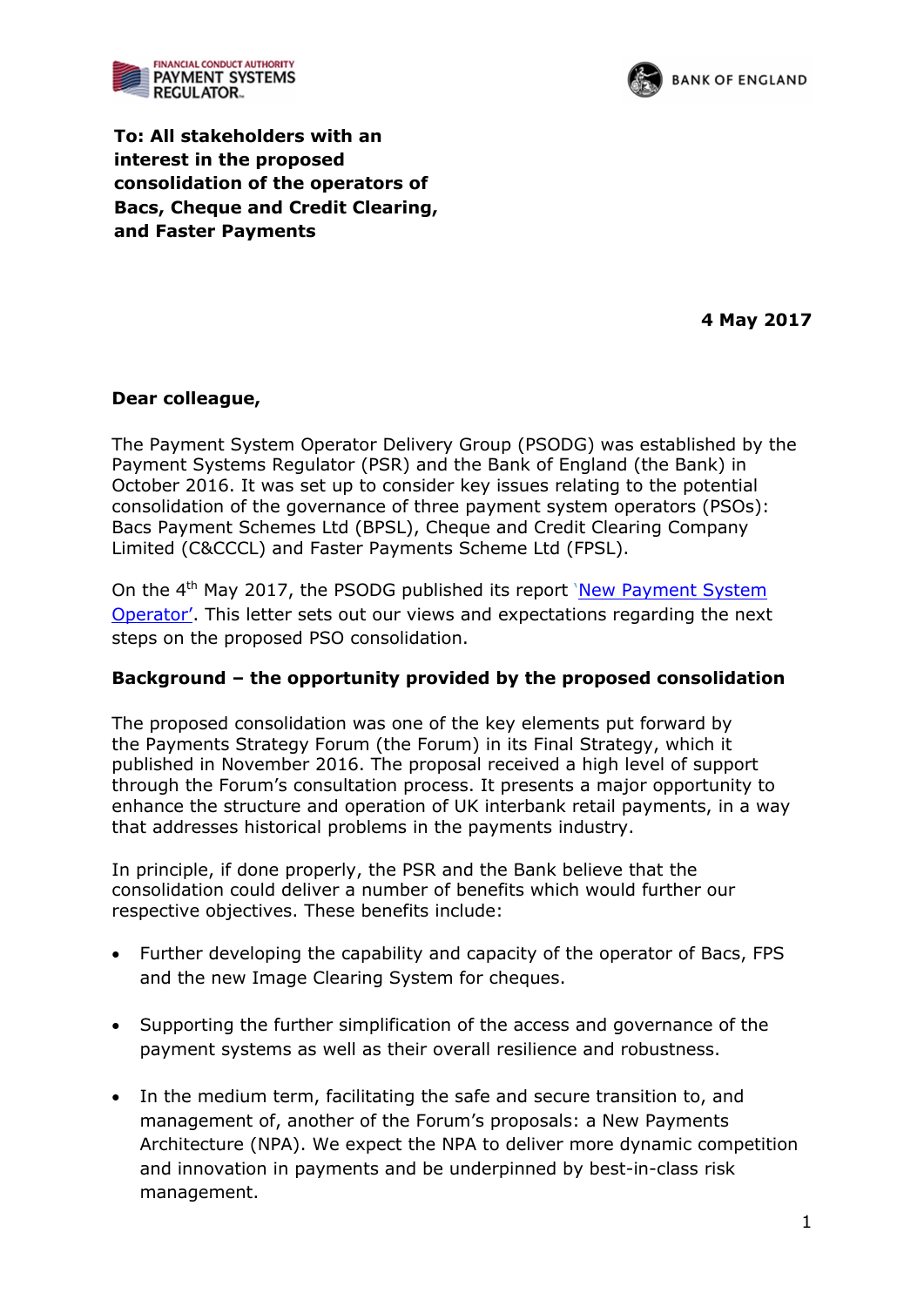



Consolidation will deliver these benefits if it is effectively designed and implemented, is consistent with competition law requirements and facilitates the timely development and smooth implementation of the NPA.

# **Overview of the PSODG process**

The PSODG is an independently chaired group. It was created by the PSR and the Bank to take forward the initial planning for the potential PSO consolidation, so the benefits could be realised in a timely and efficient manner. The PSODG's [terms of reference](https://www.psr.org.uk/sites/default/files/media/PDF/PSODG-Terms-of-Reference.pdf) required it to submit a report to the PSR and the Bank by 31 March 2017, containing:

- Recommendations on the design of the proposed New Payment Systems Operator (NPSO).
- An implementation plan allowing for delivery of the consolidation by the end of 2017.

Having received the PSODG's report, which we welcome, the PSR and the Bank have reviewed it from the perspective of our respective objectives and duties. We recognise it is the result of considerable effort and collaboration between a range of stakeholders, and builds on a substantial volume of work assessing the governance model of payment system operators.

A key aspect of the proposals, from our perspective, is the development of a clear company purpose for the NPSO and a supporting set of strategic objectives which are consistent with the regulatory objectives we have for the payment schemes. Delivering against the purpose and strategic objectives will provide a clear focus for the NPSO Board's decision-making.

## **Implementing the PSODG's recommendations**

-

The PSODG's implementation plan is designed to support and enable the effective consolidation of the three operators. We expect that the existing operators, their shareholders and, ultimately, the NPSO will deliver much of the plan<sup>1</sup>.

It is critical that consolidation, including the transition to the NPSO, is managed in a way that promotes the robustness and resilience of the three payment systems, and wider financial stability.

Therefore, to support the initial stages of delivery, we have decided that the PSODG should continue its work for a further short period. We are extending its remit for this period to coordinate the work needed to establish the NPSO corporate entity and oversee the initial stages of the implementation plan.

 $<sup>1</sup>$  This work should be taken forward in line with the PSODG's recommendations.</sup>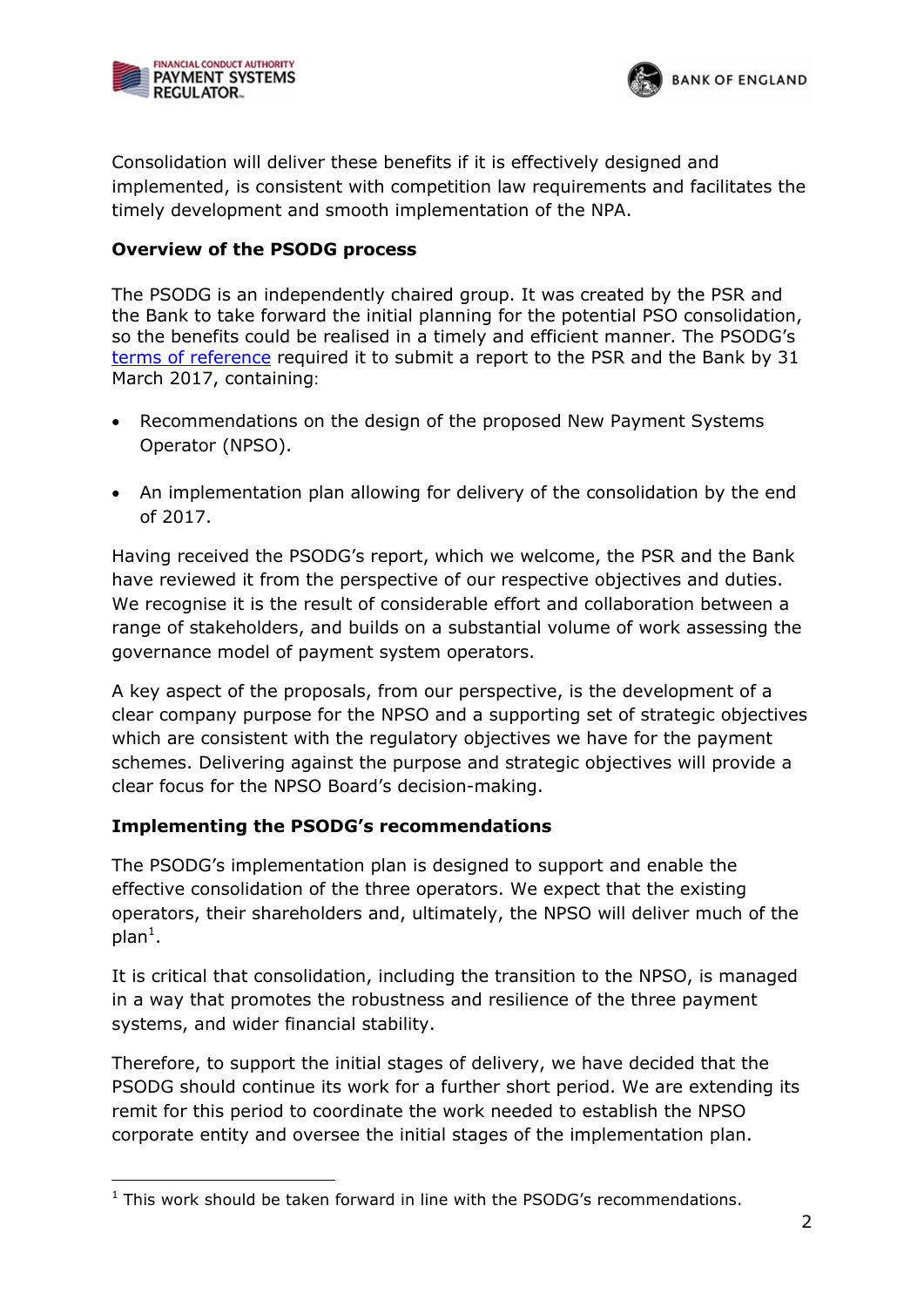



We currently expect the PSODG to hand over responsibility for execution of the implementation plan to the NPSO by the end of July 2017. The exact timing of the handover is likely to depend on other factors, including the shareholder approval processes of the three PSOs, certain regulatory processes (such as any merger clearance requirements) and the appointment of the Chair of the NPSO.

We have published [revised terms of reference](https://www.psr.org.uk/sites/default/files/media/PDF/PSODG-Revised-Terms-of-Reference.pdf) for the PSODG alongside this open letter. Robert Stansbury will continue as the independent chair of the PSODG.

# **Regulatory expectations**

The PSODG's plan envisages the NPSO becoming the operator of payment systems which are designated under the Financial Services (Banking Reform) Act 2013 (in the case of the PSR) and recognised under the Banking Act 2009 (in the case of the Bank). As such, it will become subject to regulation by both the PSR and the Bank.

Once the NPSO is formally established we would expect to engage with it as if it were already the operator of a regulated system. As part of this engagement, the PSR and the Bank expect to provide further details to the NPSO on their regulatory approach and/or expectations. For example, we will engage with the NPSO on matters including, but not limited to:

- The expected regulatory processes around key NPSO appointments.
- The regulatory process or mechanisms for ensuring that we are apprised of any proposed changes to the NPSO purpose or strategic objectives.
- The governance and risk management arrangements that the NPSO would need to have in place before it takes on delivery of any payment system.
- The development and effectiveness of the proposed advisory council model, which should allow key stakeholders – including bank and non-bank participants and end-users – to make their views known to the NPSO Board.

We will set out our expectations to the NPSO, and the existing operators, relating to the remainder of the consolidation process. For example, we will ask the NPSO to give us a clear timeframe for completion of phase 3 of the implementation plan (the transfer of responsibility to the NPSO holding company). We will expect the NPSO, and the existing operators, to report to us regularly on progress in delivery of the implementation plan.